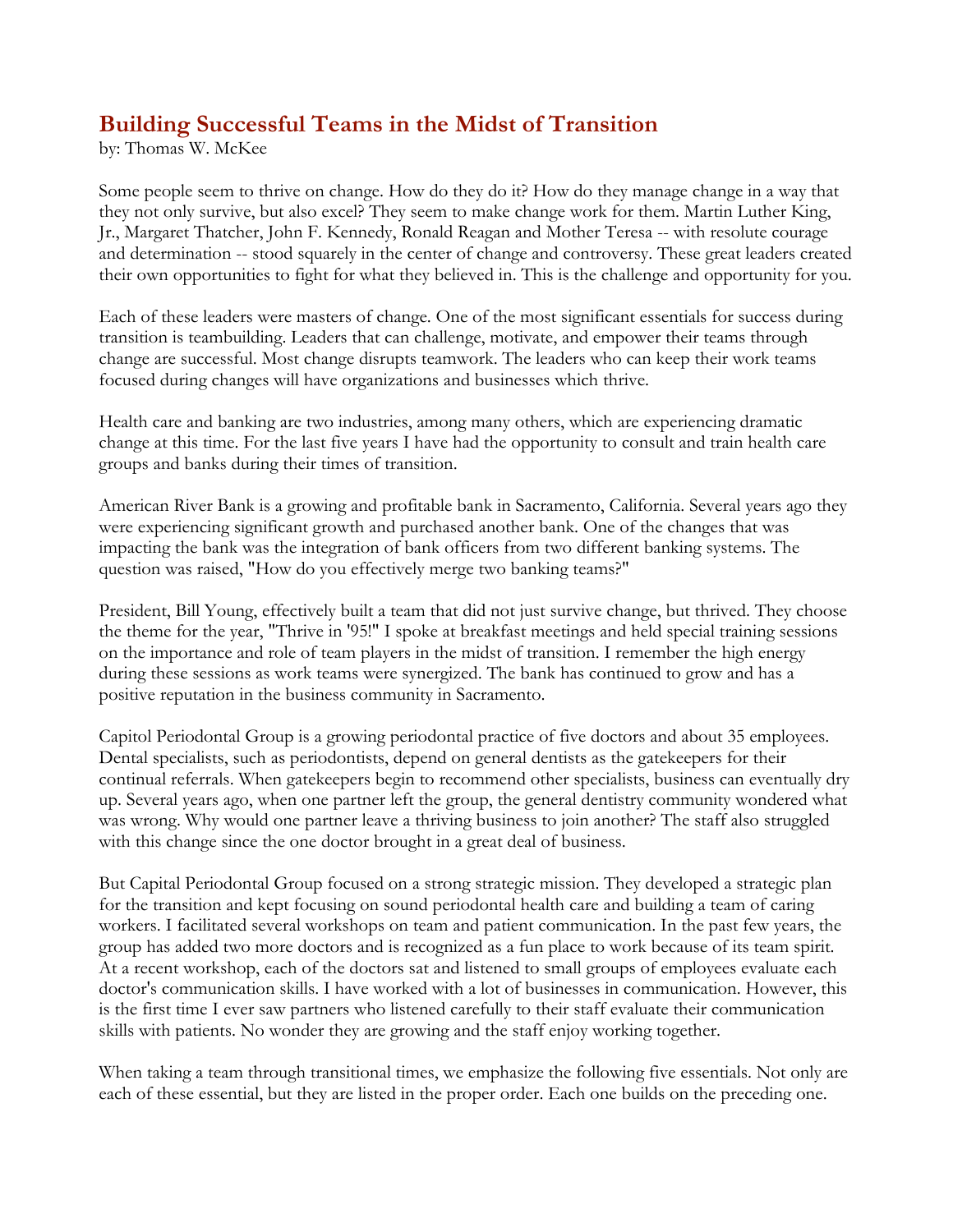Get one out of place and you disrupt the team. The five essentials are the basic outline of our consulting, training and development.

#### **Essential One: Knowledge**

Is your company a learning organization? A learning organization includes the following characteristics:

- 1. A belief that systems thinking is fundamental
- 2. A climate that encourages, rewards, and enhances individual and collective learning
- 3. A view that holds surprises, mistakes, and failures as learning opportunities
- 4. A desire for continuous improvement and renewal
- 5. Learning integrated with work

Do you have knowledge workers or skilled workers?

Successful businesses today focus on knowledge workers. Knowledge workers are entrepreneurial - visionary and creative. They look at their job as a business and serve other workers in the company as their customers. Knowledge is the foundation to vision

### **Essential Two: A Focused Vision**

The team must have a unified mission.

The team mission is not for the customers, it is for the staff The team mission must be developed by the staff -- for ownership Without knowledge, the team mission is a false hope

### **Essential Three: Faith**

Doubt and skepticism will erode the team spirit The dynamic team must have a strong faith and trust in the mission Faith is no stronger than the truth of its assumptions Therefore, faith must be built on the first two factors: Faith without knowledge and vision is merely presumption

## **Essential Four: Initiative**

Peter Drucker says that "sooner or later all plans degenerate into work."

How do you motivate your staff to do their part? You don't. Motivation is an inside job: It is internal. Therefore, daily initiative comes from making sure each person is doing the part of the whole that they feel they can best contribute to the overall mission. Initiative without knowledge, vision and faith is misguided energy.

Without initiative, knowledge, vision and faith are just a dream.

## **Essential Five: Training and Development**

Jerry Rice of the 49'ers practices catching 100 balls a day with one hand. You would think that after playing professional football for over 10 years, he would know how to catch a football, right? But he gives himself to constant skill development. American Society of Training and Development found the following major competencies as models for human performance improvement:

Industry or corporation awareness Leadership skills Interpersonal-relationship skills Technological literacy Problem-solving skills Problem-definition skills Systems thinking and understanding